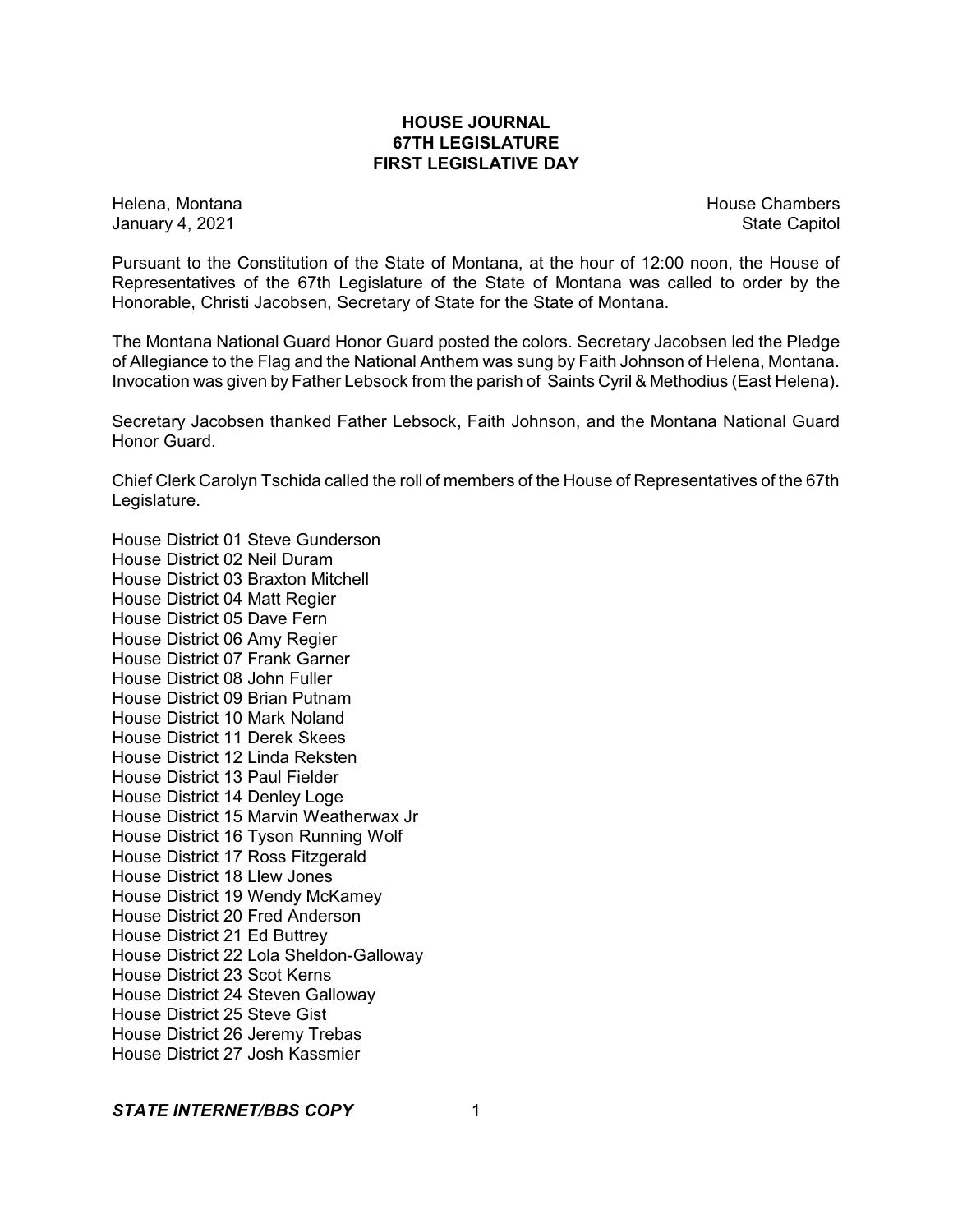House District 28 Ed Hill House District 29 Dan Bartel House District 30 E. Wylie Galt House District 31 Frank Smith House District 32 Jonathan Windy Boy House District 33 Casey Knudsen House District 34 Rhonda Knudsen House District 35 Brandon Ler House District 36 Bob Phalen House District 37 Jerry Schillinger House District 38 Kenneth Holmlund House District 39 Geraldine Custer House District 40 Barry Usher House District 41 Rynalea Whiteman Pena House District 42 Sharon Stewart Peregoy House District 43 Kerri Seekins-Crowe House District 44 Larry Brewster House District 45 Katie Zolnikov House District 46 Bill Mercer House District 47 Kathy Kelker House District 48 Jessica Karjala House District 49 Emma Kerr-Carpenter House District 50 Mallerie Stromswold House District 51 Frank Fleming House District 52 Jimmy Patelis House District 53 Dennis Lenz House District 54 Terry Moore House District 55 Vince Ricci House District 56 Sue Vinton House District 57 Fiona Nave House District 58 Seth Berglee House District 59 Marty Malone House District 60 Laurie Bishop House District 61 Jim Hamilton House District 62 Ed Stafman House District 63 Alice Buckley House District 64 Jane Gillette House District 65 Kelly Kortum House District 66 Denise Hayman House District 67 Jedediah Hinkle House District 68 Caleb Hinkle House District 69 Jennifer Carlson House District 70 Julie Dooling House District 71 Kenneth Walsh House District 72 Tom Welch House District 73 Jim Keane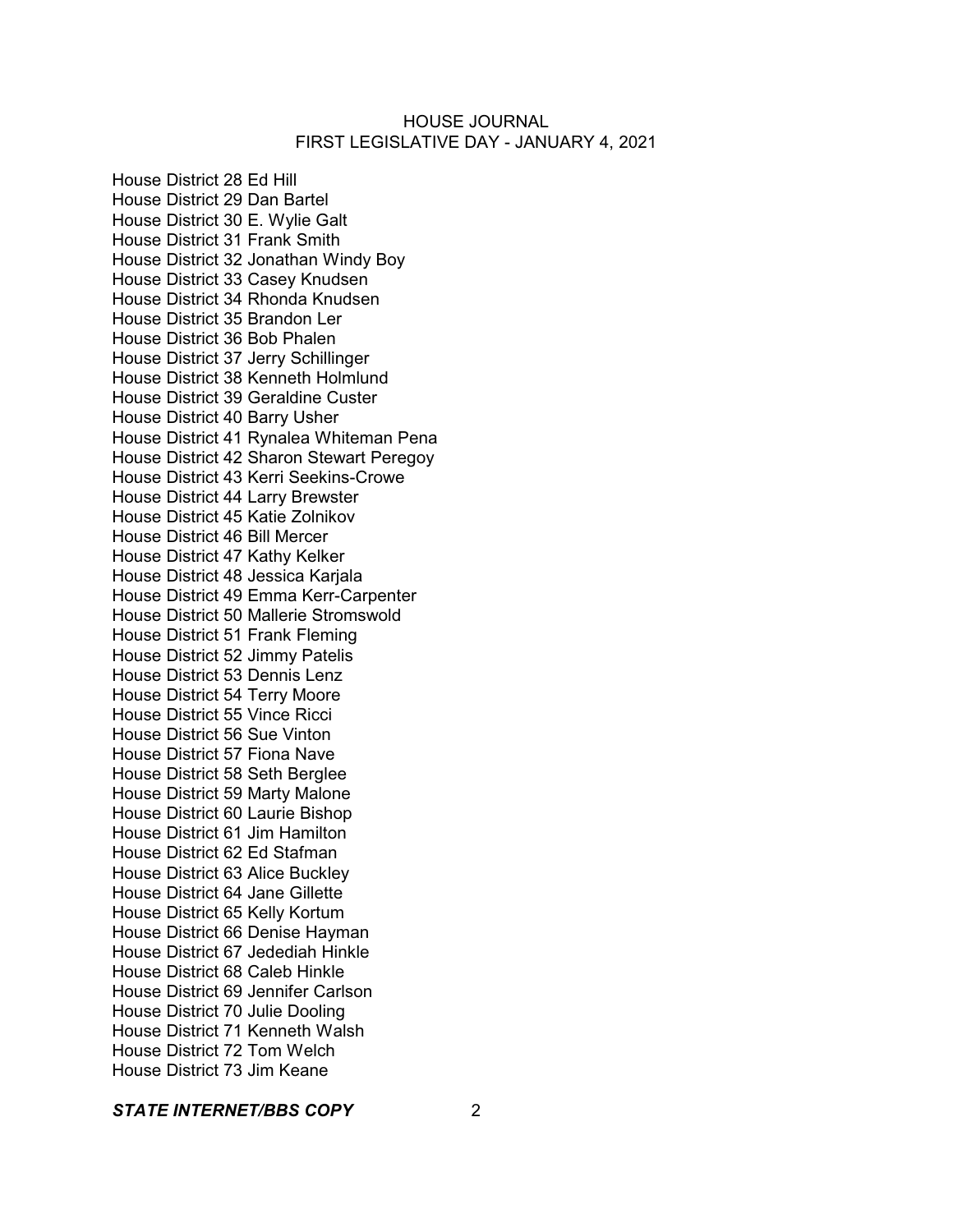House District 74 Derek Harvey House District 75 Marta Bertoglio House District 76 Donavon Hawk House District 77 Sara Novak House District 78 Gregory Frazer House District 79 Robert Farris-Olsen House District 80 Becky Beard House District 81 Mary Caferro House District 82 Moffie Funk House District 83 Kim Abbott House District 84 Mary Ann Dunwell House District 85 Michele Binkley House District 86 David Bedey House District 87 Ron Marshall House District 88 Sharon Greef House District 89 Katie Sullivan House District 90 Marilyn Marler House District 91 Connie Keogh House District 92 Mike Hopkins House District 93 Joe Read House District 94 Tom France House District 95 Danny Tenenbaum House District 96 Kathy Whitman House District 97 Brad Tschida House District 98 Willis Curdy House District 99 Mark Thane House District 100 Andrea Olsen

Roll Call. All members present. Quorum present.

Christi Jacobsen, Secretary of State of the State of Montana, extended greetings to the members on behalf of the State of Montana and delivered the following speech:

On behalf of the state of Montana, the 41st state admitted to the Union, I would like to welcome you all to the Montana House of Representatives. I'm Secretary of State Christi Jacobsen, and I would like to be the first to congratulate each and every one of you on being elected to serve in the 67th legislature of the state of Montana.

I, along with our fellow Montanans, thank you for your service.

As you look around the room today, you'll see some familiar faces, but likely many new faces, as well. As you spend the next 90 days of the legislative session getting to know one another, searching for common ground - agreeing or even disagreeing - I ask you to remember that these are the faces of your fellow Montanans. Today, and all 90 days, are about the people of Montana working together for their best interest.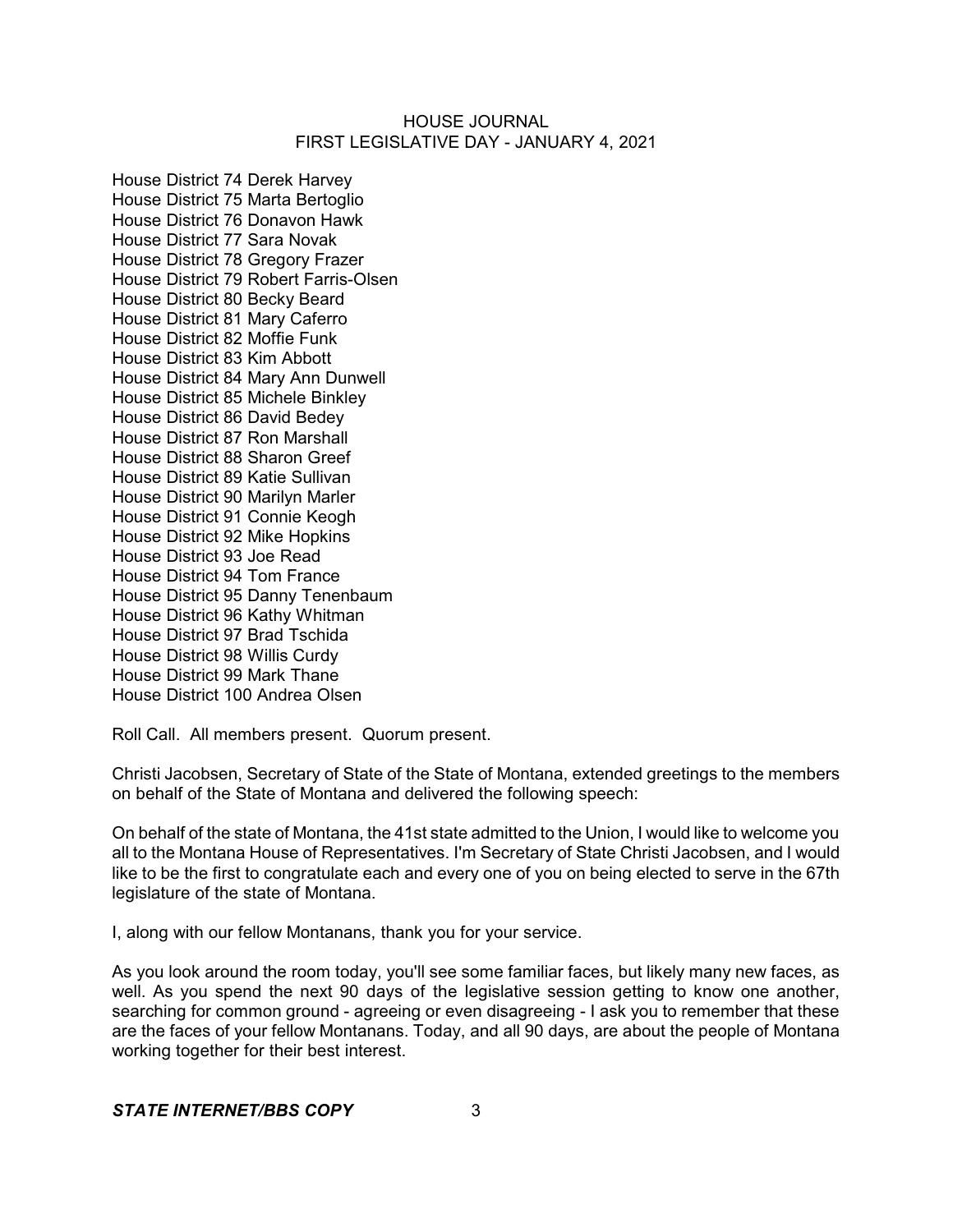Today begins my favorite part of the session - as each of you prepare to carry out your responsibilities, you bring fresh ideas and a rejuvenated energy into this historic building. Our great state has a bright future under new leadership - leadership whose goal is to work with you to help Montana communities and businesses thrive.

There's no denying 2020 was a challenging and trying year, across the country and right here at home. Businesses were closed, schools went remote and we fought to keep our loved ones healthy and safe.

As difficult as the past 10 months have been, I know, as you know, Montanans are built to overcome a challenge. Our friends and neighbors have shown perseverance and resilience, compassion and courage.

As you have seen over the past couple of weeks, the COVID-19 vaccine is now here in our communities, being supplied to our frontline healthcare workers, military and veterans, and soon our elderly, essential workers, and those others at an elevated risk for contracting the virus.

As you embark on this journey, performing your duties and responsibilities, I ask that each of you display the same qualities shown by your fellow Montanans - perseverance, resilience, compassion and courage. You will be presented with the daunting, but noble task of drafting and voting on legislation that affects our great state, but with dedication and the spirit of cooperation, you will succeed in setting state policies on a variety of topics.

It will be important for each of you to think of the bigger picture, what's best for this institution and this great state. In doing this, I encourage you to form new friendships - not just with those that agree with you, but those with differing views. When working together, the great minds in this room will be capable of incredible things.

As your Secretary of State, I look forward to working with each of you in putting 2020 behind us and moving ahead to 2021. Again, I thank you for your service and wish you well on the coming weeks and months. I speak for our fellow Montanans when I say we're behind you, cheering you on and looking forward to the great work you do in bettering Montana's future. God bless, I wish you the best session in Montana history!

# **SPECIAL ORDERS OF THE DAY**

Secretary of State Jacobsen introduced the Honorable Laurie McKinnon, Justice of the Montana Supreme Court. Representative Patelis and Representative Funk escorted Justice McKinnon into the chamber.

Justice McKinnon administered the following oath of office:

"I do solemnly swear that I will support, protect and defend the Constitution of the United States, the Constitution of the State of Montana, and I will discharge the duties of my office as a Montana State Representative with fidelity, so help me God"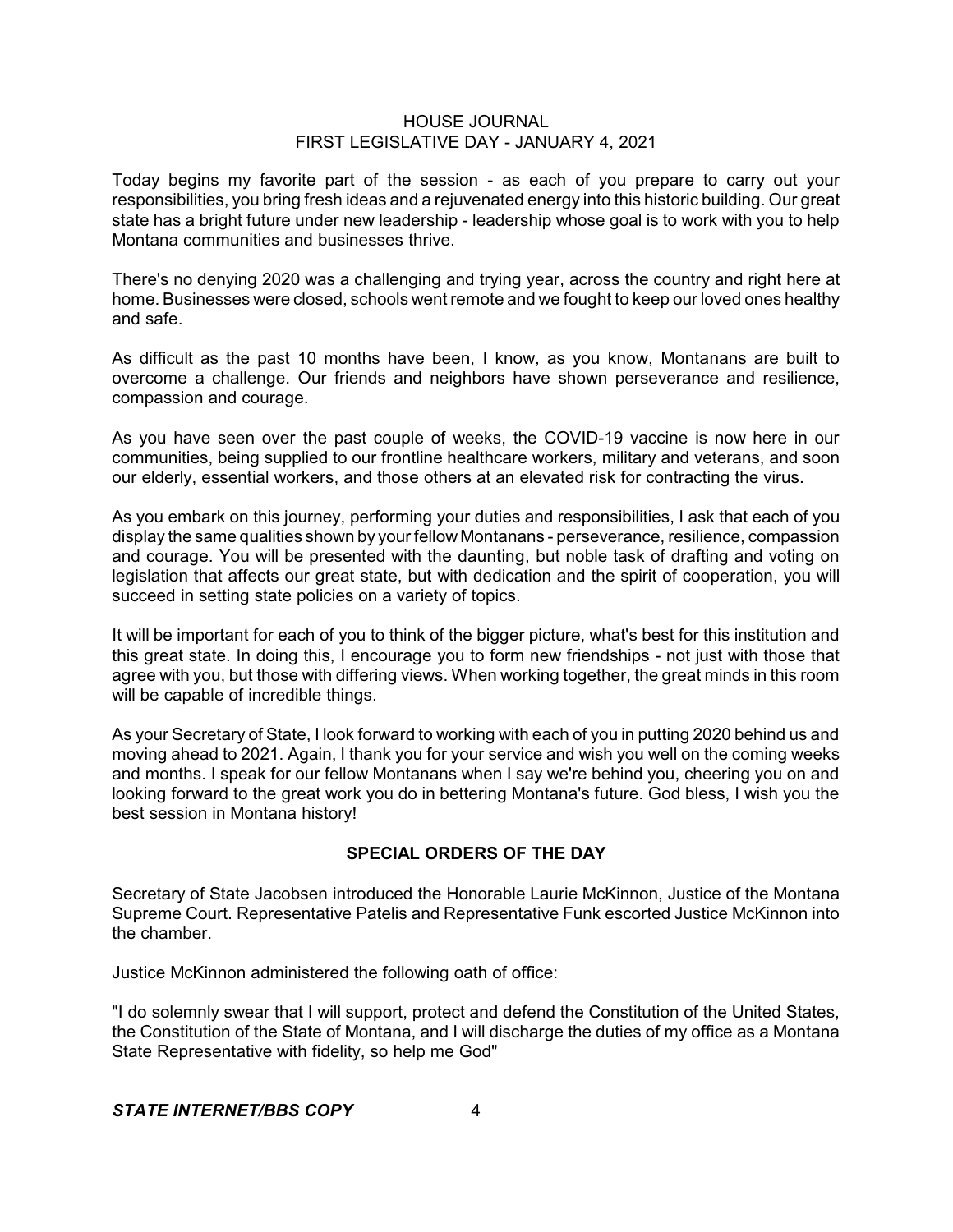Secretary of State Jacobsen thanked Justice McKinnon and asked the members of the House of Representatives to sign their copies of the oath of offices. These will be presented to Justice McKinnon for her acknowledgment and then filed in the Secretary of State's office. Representative Patelis and Representative Funk escorted Justice McKinnon from the chamber.

Secretary of State Jacobsen called for nominations for the office of Speaker of the House. Majority Leader-elect Vinton nominated Representative E. Wylie Galt. Minority Leader-elect Abbott moved that the nominations be closed. Motion carried.

Secretary of State Jacobsen declared that Representative E. Wylie Galt has been duly elected Speaker of the House of Representatives for the 67th Legislature. Speaker Pro Tempore-elect Casey Knudsen and Representative Kerr-Carpenter escorted Speaker Galt to the Rostrum.

Speaker Galt thanked Secretary Jacobsen on behalf of the House. Representative Noland and Representative Keane escorted Secretary of State Jacobsen from the House Chamber.

Speaker Galt addressed the House.

Thank you, Majority Leader-elect Vinton. I am truly honored and humbled to accept the nomination to serve as your Speaker. I look forward to working with each of you to deliver strong results for our state over the next 90 days.

As Legislators, we represent the diverse people and places of our state. I am hopeful that we will continue a tradition of respect and civility. You have my promise that I will lead the House with these values in mind.

To the Republican members of this body, I thank you for your vote of confidence to unite us behind our shared policy goals. To the Democratic members, your voices will be heard and respected. That is the Montana tradition.

It is my priority to ensure a safe and healthy working environment for all in the Capitol building this session. That includes virtual participation for legislators and constituents. This will be the most accessible legislative session in history.

Thank you. Let's get to work.

Majority Leader-elect Vinton moved the following individuals be nominated as officers of the House of Representatives:

Chief Clerk Carolyn Tschida Sergeant-at-Arms Brad Murfitt

The House Officers were appointed by unanimous consent.

Majority Leader-elect Vinton moved that Representative CaseyKnudsen be nominated as Speaker Pro Tempore of the House of Representatives.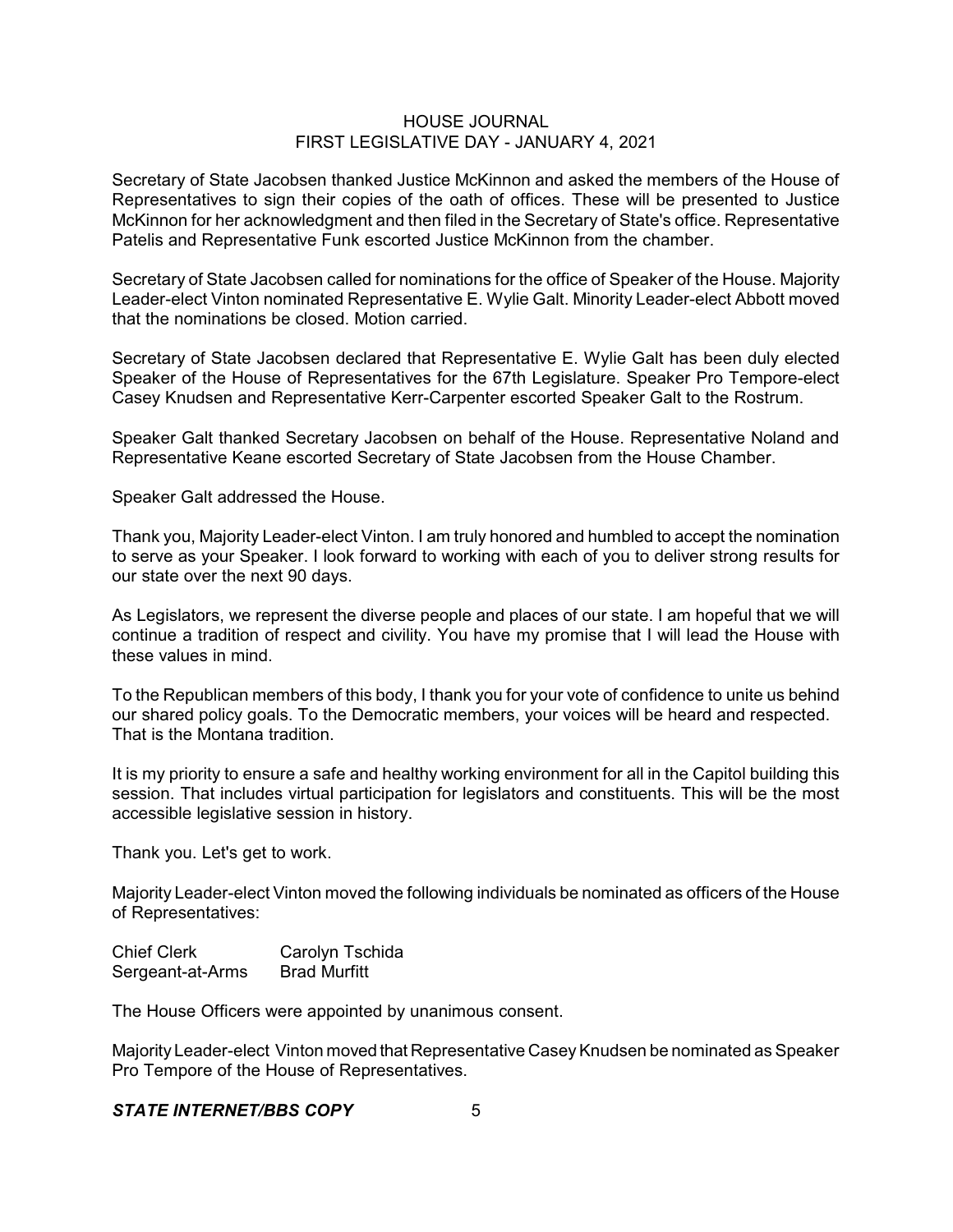Representative Casey Knudsen was unanimously elected.

Chief Clerk Tschida read the following announcement from the Caucus:

"This is to advise you that the caucuses have elected the following officials: House Majority Leader - Representative Sue Vinton House Minority Leader - Representative Kim Abbott House MajorityWhips - Representative Seth Berglee, Representative Dennis Lenz, Representative Lola Sheldon-Galloway, Representative Derek Skees, Representative Barry Usher House Minority Whips - Representative Laurie Bishop, Representative Derek Harvey, Representative Tyson Running Wolf House Minority Caucus Chair - Representative Marilyn Marler"

Majority Leader Vinton addressed the House.

Minority Leader Abbott addressed the House.

#### **MOTIONS**

Majority Leader Vinton moved the Joint rules contained in Senate Joint Resolution No. 1 be adopted as the temporary joint operating rules of the 67th Legislature. Motion carried as follows:

Yeas: Anderson, Bartel, Bedey, Berglee, Bertoglio, Binkley, Buttrey, Carlson, Custer, Dooling, Duram, Fielder, Fitzgerald, Fleming, Frazer, Galt, Garner, Gist, Greef, Gunderson, Hill, Hinkle J, Holmlund, Hopkins, Jones, Kassmier, Kerns, Knudsen C, Knudsen R, Lenz, Ler, Loge, Malone, Marshall, McKamey, Mercer, Mitchell, Moore, Noland, Patelis, Phalen, Putnam, Read, Regier A, Regier M, Reksten, Ricci, Seekins-Crowe, Sheldon-Galloway, Skees, Stromswold, Trebas, Vinton, Walsh, Welch, Whitman, Zolnikov. Total 57

Nays: Abbott, Beard, Bishop, Brewster, Buckley, Caferro, Curdy, Dunwell, Farris-Olsen, Fern, France, Fuller, Funk, Galloway, Gillette, Hamilton, Harvey, Hawk, Hayman, Hinkle C, Karjala, Keane, Kelker, Keogh, Kerr-Carpenter, Kortum, Marler, Novak, Olsen, Running Wolf, Schillinger, Smith, Stafman, Stewart Peregoy, Sullivan, Tenenbaum, Thane, Tschida, Usher, Weatherwax, Whiteman Pena, Windy Boy. Total 42

Voted absentee: None.

Excused: None. Total 0

Absent or not voting: Nave. Total 1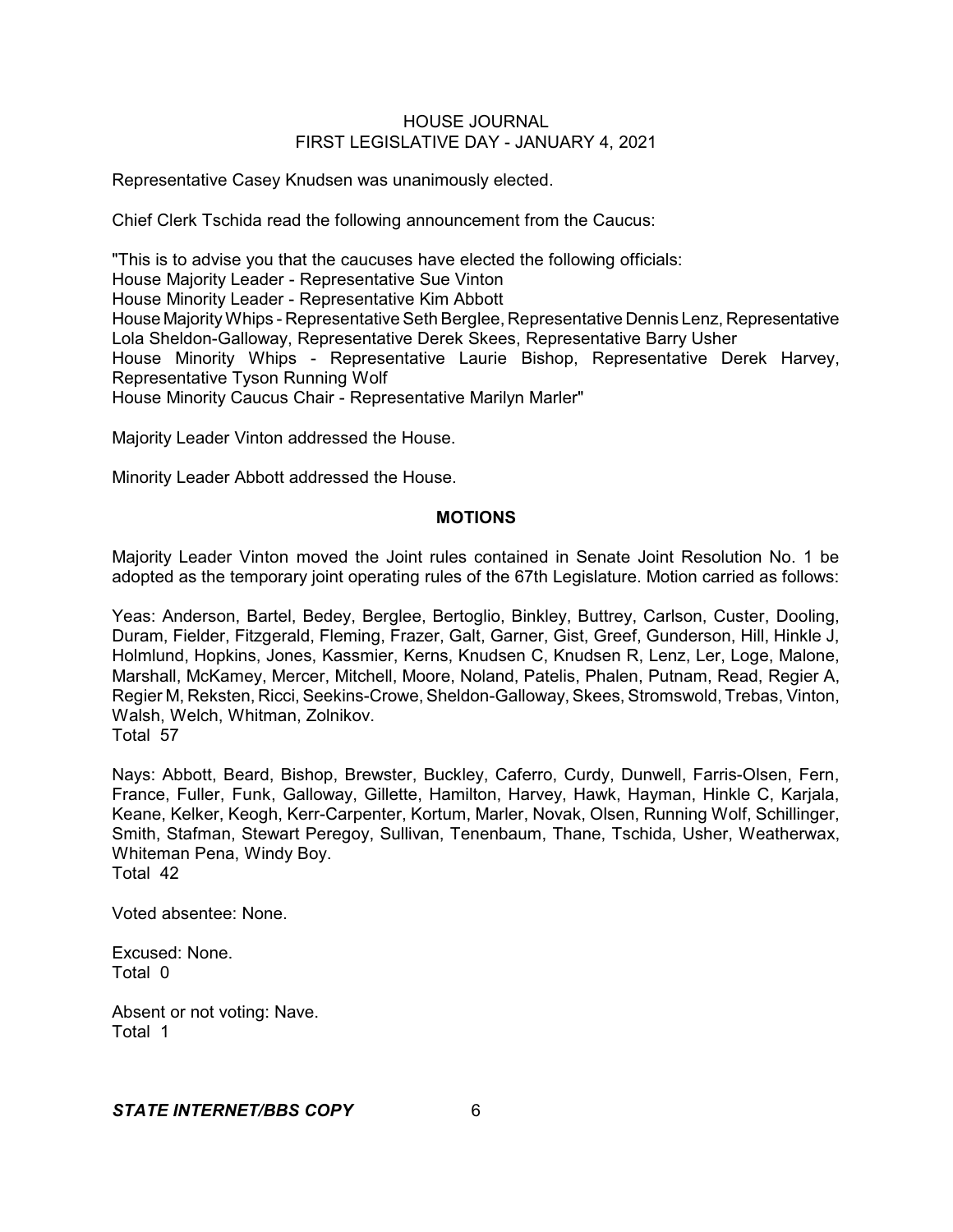Majority Leader Vinton moved that the 2019 House rules be adopted as the temporary House operating rules of the 67th Legislature.

Representative Noland moved a substitute motion to adopt the 2017 House rules as the temporary House operating rules of the 67th Legislature. Motion **failed** as follows:

Yeas: Bartel, Beard, Berglee, Binkley, Brewster, Carlson, Duram, Fielder, Fleming, Fuller, Galloway, Gillette, Gist, Gunderson, Hill, Hinkle C, Hinkle J, Kerns, Knudsen R, Lenz, Ler, Mercer, Mitchell, Moore, Nave, Noland, Patelis, Phalen, Read, Regier A, Regier M, Reksten, Ricci, Schillinger, Seekins-Crowe, Sheldon-Galloway, Skees, Stromswold, Trebas, Tschida, Usher, Zolnikov.

Total 42

Nays: Abbott, Anderson, Bedey, Bertoglio, Bishop, Buckley, Buttrey, Caferro, Curdy, Custer, Dooling, Dunwell, Farris-Olsen, Fern, Fitzgerald, France, Frazer, Funk, Galt, Garner, Greef, Hamilton, Harvey, Hawk, Hayman, Holmlund, Hopkins, Jones, Karjala, Kassmier, Keane, Kelker, Keogh, Kerr-Carpenter, Knudsen C, Kortum, Loge, Malone, Marler, Marshall, McKamey, Novak, Olsen, Putnam, Running Wolf, Smith, Stafman, Stewart Peregoy, Sullivan, Tenenbaum, Thane, Vinton, Walsh, Weatherwax, Welch, Whiteman Pena, Whitman, Windy Boy. Total 58

Voted absentee: None.

Excused: None. Total 0

Absent or not voting: None. Total 0

The motion of Majority Leader Vinton that the 2019 House rules be adopted as the temporary House operating rules of the 67th Legislature carried as follows:

Yeas: Abbott, Anderson, Bedey, Berglee, Bertoglio, Binkley, Bishop, Brewster, Buckley, Buttrey, Caferro, Carlson, Curdy, Custer, Dooling, Dunwell, Duram, Farris-Olsen, Fern, Fitzgerald, Fleming, France, Frazer, Funk, Galt, Garner, Gillette, Gist, Greef, Hamilton, Harvey, Hawk, Hayman, Hill, Holmlund, Hopkins, Jones, Karjala, Kassmier, Keane, Kelker, Keogh, Kerns, Kerr-Carpenter, Knudsen C, Knudsen R, Kortum, Lenz, Ler, Loge, Malone, Marler, Marshall, McKamey, Mercer, Mitchell, Moore, Nave, Novak, Olsen, Patelis, Putnam, Regier A, Reksten, Running Wolf, Seekins-Crowe, Smith, Stafman, Stewart Peregoy, Stromswold, Sullivan, Tenenbaum, Thane, Trebas, Vinton, Walsh, Weatherwax, Welch, Whiteman Pena, Whitman, Windy Boy, Zolnikov. Total 82

Nays: Bartel, Beard, Fielder, Fuller, Galloway, Gunderson, Hinkle C, Hinkle J, Noland, Phalen, Read, Regier M, Ricci, Schillinger, Sheldon-Galloway, Skees, Tschida, Usher. Total 18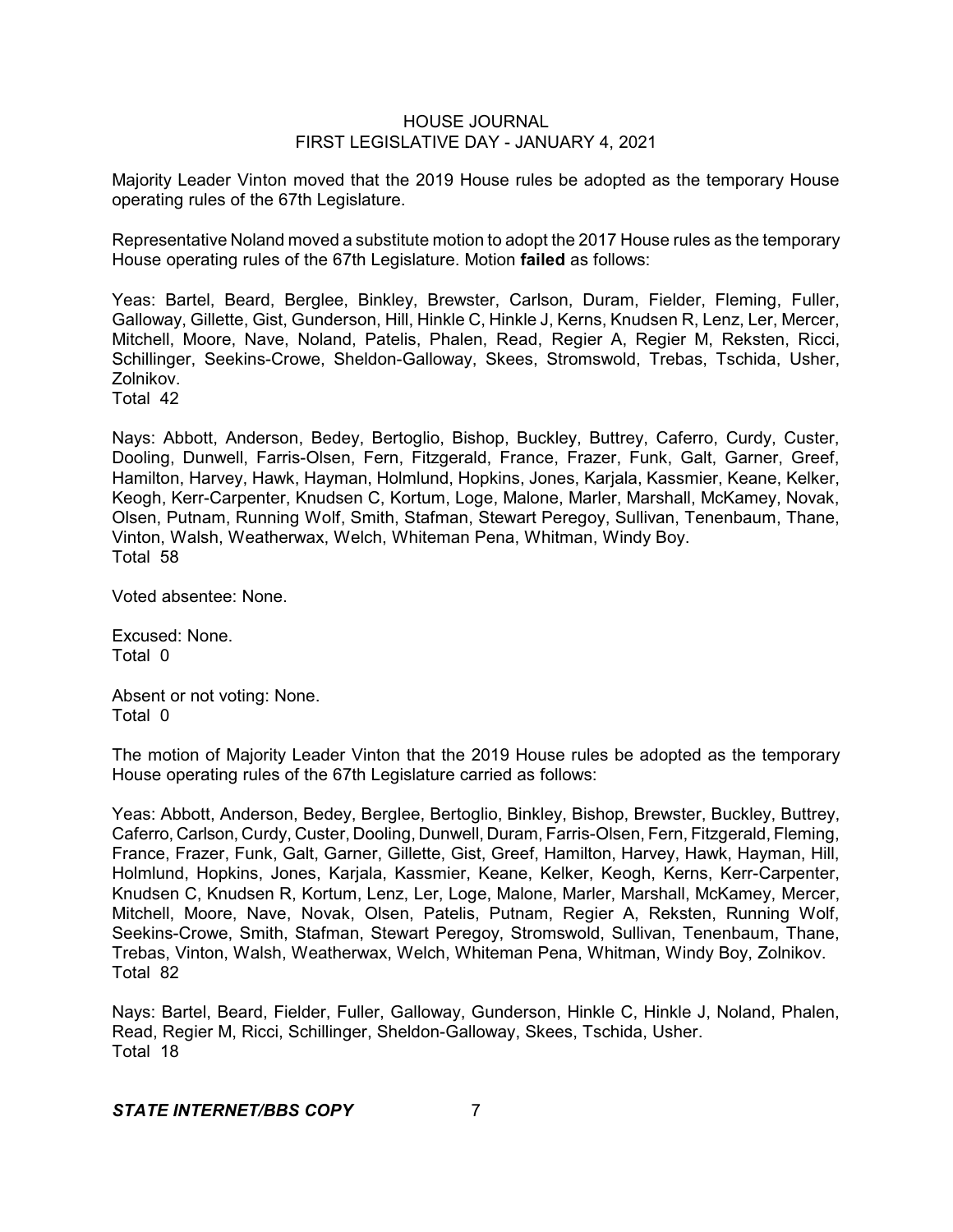Voted absentee: None.

Excused: None. Total 0

Absent or not voting: None. Total 0

Majority Leader Vinton moved the Speaker appoint a Committee of two members to notify the Governor that the House is now organized and ready to do business. Motion Carried.

Speaker Galt appointed Representative Dooling and Representative Stewart Peregoy.

Majority Leader Vinton moved the Speaker appoint a Committee of two members to notify the Senate that the House is now organized and ready to do business. Motion Carried.

Speaker Galt appointed Representative Beard and Representative Smith.

Majority Leader Vinton moved the Speaker appoint a Committee of two members to notify the Supreme Court that the House is now organized and ready to do business. Motion Carried.

Speaker Galt appointed Representative Moore and Representative Kelker.

Speaker Galt directed the House stand at ease to await the report of the Select Committee from the Senate and the three Select Committees of the House.

House recessed. House reconvened.

#### **MESSAGES FROM THE SENATE**

The Honorable Committee from the Senate, consisting of Senator Kary and Senator Lynch was admitted into the House Chamber and reported to the House that the Senate was organized and ready for business.

#### **REPORTS OF SELECT COMMITTEES**

The Select Committee appointed to notify the Senate that the House is organized and ready to do business, reported they had done so. The Select Committee was thanked and discharged.

The Select Committee appointed to notify the Governor that the House is organized and ready to do business, reported they had done so. The Select Committee was thanked and discharged.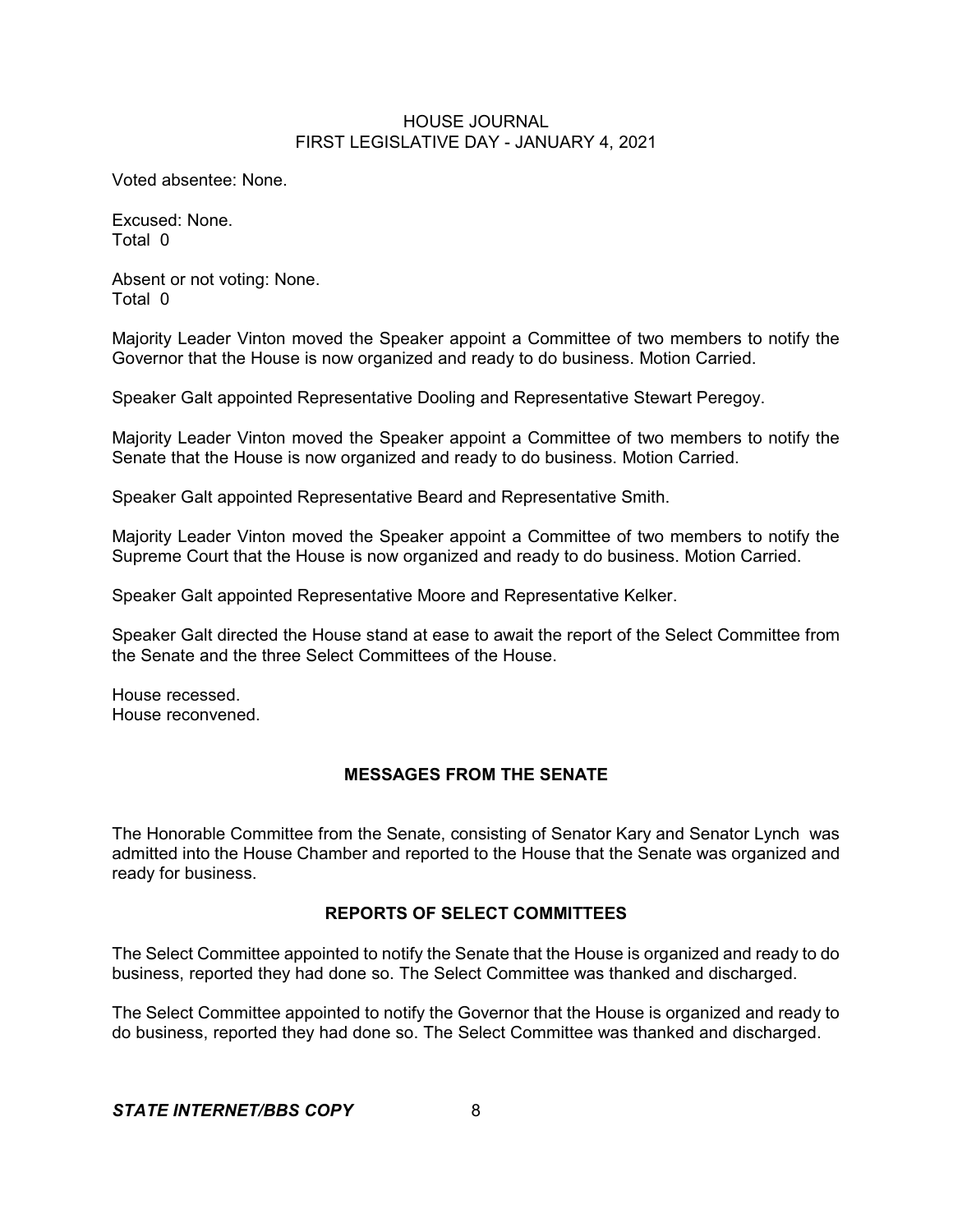The Select Committee appointed to notify the Supreme Court, by letter, that the House is organized and ready to do business, reported they had done so. The Select Committee was thanked and discharged.

# **FIRST READING AND COMMITMENT OF BILLS**

The following House bills were introduced, read first time, and referred to committees:

**HB 1**, introduced by L. Jones (by request of the Legislative Council), referred to Appropriations.

**HB 2**, introduced by L. Jones (by request of the Office of Budget and Program Planning), referred to Appropriations.

**HB 3**, introduced by D. Bedey (by request of the Office of Budget and Program Planning), referred to Appropriations.

**HB 4**, introduced by D. Bartel (by request of the Office of Budget and Program Planning), referred to Appropriations.

**HB 5**, introduced by L. Jones (by request of the Office of Budget and Program Planning), referred to Appropriations.

**HB 6**, introduced by M. Hopkins (by request of the Department of Natural Resources and Conservation and the Office of Budget and Program Planning), referred to Appropriations.

**HB 7**, introduced by M. Hopkins (by request of the Department of Natural Resources and Conservation and the Office of Budget and Program Planning), referred to Appropriations.

**HB 8**, introduced by M. Hopkins (by request of the Department of Natural Resources and Conservation and the Office of Budget and Program Planning), referred to Appropriations.

**HB 9**, introduced by M. Hopkins (by request of the Office of Budget and Program Planning), referred to Appropriations.

**HB 10**, introduced by K. Holmlund (by request of the Office of Budget and Program Planning), referred to Appropriations.

**HB 11**, introduced by W. McKamey (by request of the Department of Commerce), referred to Appropriations.

**HB 12**, introduced by M. Hopkins (by request of the Department of Commerce), referred to Appropriations.

**HB 13**, introduced by J. Dooling (by request of the Office of Budget and Program Planning), referred to Appropriations.

**HB 14**, introduced by M. Hopkins (by request of the Office of Budget and Program Planning), referred to Appropriations.

**HB 15**, introduced by F. Anderson (by request of the Office of Budget and Program Planning), referred to Education.

**HB 16**, introduced by F. Anderson (by request of the Education Interim Committee), referred to Education.

**HB 17**, introduced by J. Hamilton (by request of the Revenue Interim Committee), referred to Taxation.

**HB 18**, introduced by G. Custer (by request of the Local Government Interim Committee), referred to Appropriations.

**HB 19**, introduced by E. Buttrey (by request of the Department of Revenue), referred to Business and Labor.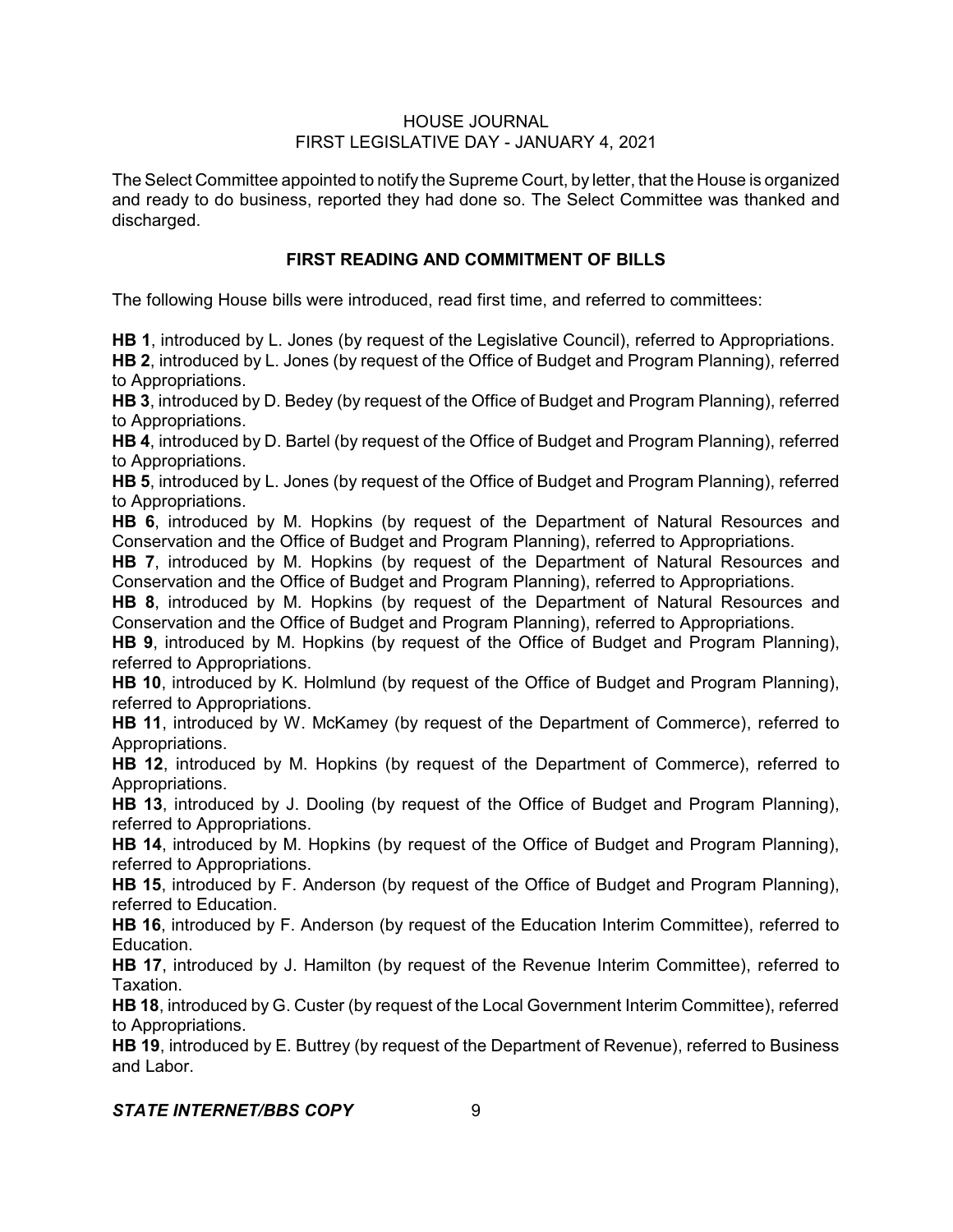**HB 20**, introduced by B. Beard (by request of the Department of Transportation), referred to Transportation.

**HB 21**, introduced by G. Custer (by request of the Local Government Interim Committee), referred to Appropriations.

**HB 22**, introduced by F. Garner (by request of the Department of Military Affairs), referred to Local Government.

**HB 23**, introduced by B. Beard (by request of the Revenue Interim Committee), referred to Taxation.

**HB 24**, introduced by S. Gunderson (by request of the Department of Military Affairs), referred to State Administration.

**HB 25**, introduced by M. Funk (by request of the Education Interim Committee), referred to Education.

**HB 26**, introduced by M. Funk (by request of the Education Interim Committee), referred to Education.

**HB 27**, introduced by M. Funk (by request of the Education Interim Committee), referred to Education.

**HB 28**, introduced by F. Fleming (by request of the Law and Justice Interim Committee), referred to Judiciary.

**HB 29**, introduced by J. Trebas (by request of the Department of Military Affairs), referred to State Administration.

**HB 30**, introduced by J. Karjala (by request of the State Administration and Veterans' Affairs Interim Committee), referred to State Administration.

**HB 31**, introduced by E. Buttrey (by request of the Department of Military Affairs), referred to State Administration.

**HB 32**, introduced by S. Vinton (by request of the Education Interim Committee), referred to Education.

**HB 33**, introduced by S. Vinton (by request of the Education Interim Committee), referred to Education.

**HB 34**, introduced by F. Smith (by request of the State-Tribal Relations Committee), referred to Energy, Technology and Federal Relations.

**HB 35**, introduced by S. Stewart Peregoy (by request of the State-Tribal Relations Committee), referred to Judiciary.

**HB 36**, introduced by S. Stewart Peregoy (by request of the State-Tribal Relations Committee), referred to Judiciary.

**HB 37**, introduced by T. Welch (by request of the Children, Families, Health, and Human Services Interim Committee), referred to Human Services.

**HB 38**, introduced by T. Welch (by request of the Children, Families, Health, and Human Services Interim Committee), referred to Human Services.

**HB 39**, introduced by D. Lenz (by request of the Children, Families, Health, and Human Services Interim Committee), referred to Human Services.

**HB 40**, introduced by W. Curdy (by request of the Environmental Quality Council), referred to Fish, Wildlife and Parks.

**HB 41**, introduced by M. Funk (by request of the State Auditor), referred to Business and Labor. **HB 42**, introduced by N. Duram (by request of the Department of Natural Resources and Conservation), referred to Natural Resources.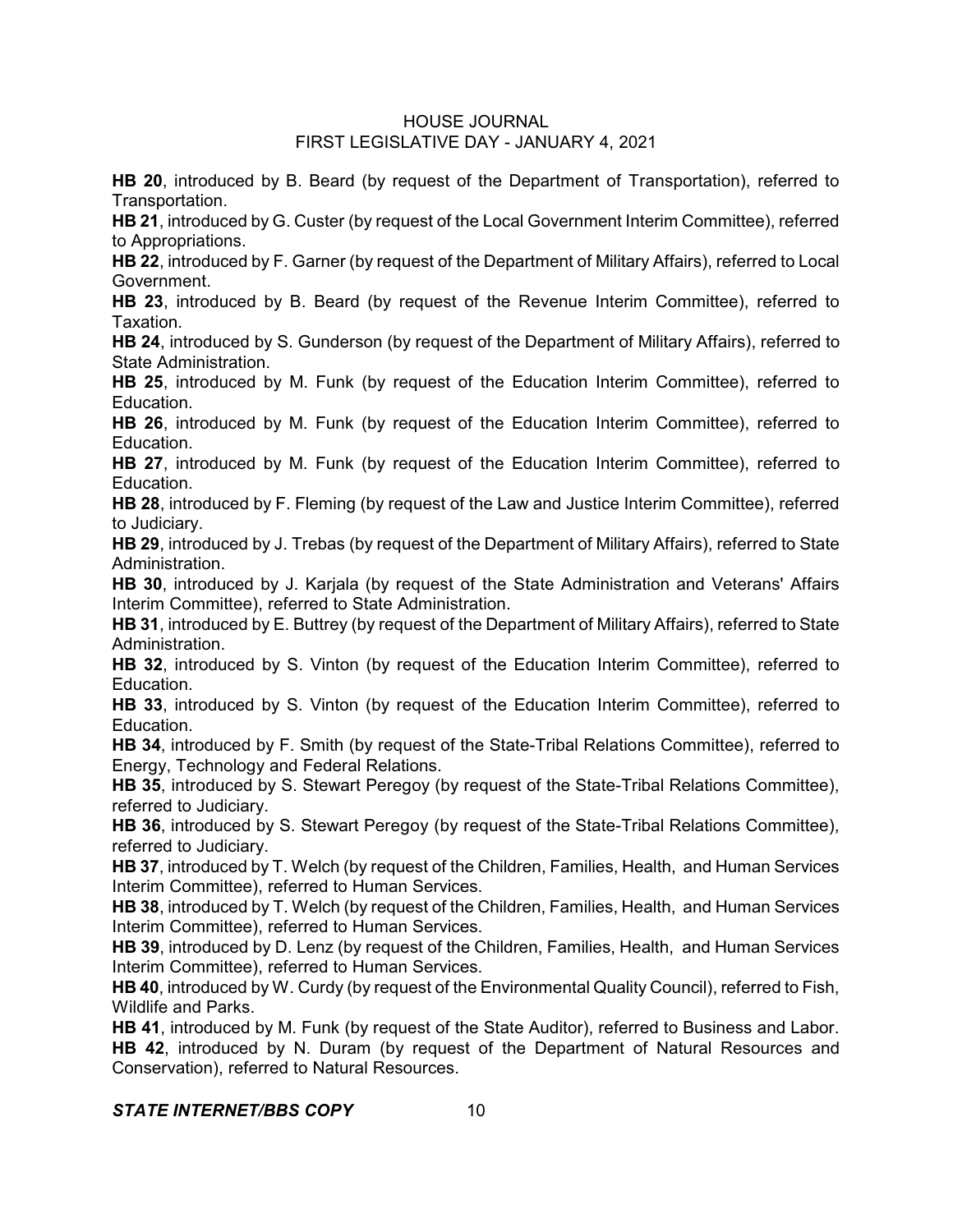**HB 43**, introduced by R. Knudsen (by request of the State Auditor), referred to Human Services. **HB 44**, introduced by G. Custer (by request of the Public Employees' Retirement Board), referred to State Administration.

**HB 45**, introduced by B. Putnam (by request of the Department of Fish, Wildlife, and Parks), referred to Fish, Wildlife and Parks.

**HB 46**, introduced by D. Bedey (by request of the Legislative Finance Committee), referred to Education.

**HB 47**, introduced by W. McKamey (by request of the State Administration and Veterans' Affairs Interim Committee), referred to State Administration.

**HB 48**, introduced by S. Gist (by request of the of Department Fish, Wildlife, and Parks), referred to Fish, Wildlife and Parks.

**HB 49**, introduced by D. Bedey (by request of the Legislative Finance Committee), referred to Local Government.

**HB 50**, introduced by F. Garner (by request of the Legislative Finance Committee), referred to Energy, Technology and Federal Relations.

**HB 51**, introduced by J. Hamilton (by request of the Revenue Interim Committee), referred to Human Services.

**HB 52**, introduced by T. Welch (by request of the Department of Revenue), referred to Taxation. **HB 53**, introduced by J. Hamilton (by request of the Department of Revenue), referred to Taxation.

**HB 54**, introduced by K. Seekins-Crowe (by request of the Department of Fish, Wildlife, and Parks), referred to Fish, Wildlife and Parks.

**HB 55**, introduced by D. Loge (by request of the Department of Transportation), referred to Transportation.

**HB 56**, introduced by D. Loge (by request of the Department of Transportation), referred to Judiciary.

**HB 57**, introduced by D. Lenz (by request of the Department of Public Health and Human Services), referred to Human Services.

**HB 58**, introduced by J. Karjala (by request of the Department of Administration), referred to State Administration.

**HB 59**, introduced by J. Hamilton (by request of the Public Employees' Retirement Board), referred to State Administration.

**HB 60**, introduced by D. Lenz (by request of the Department of Public Health and Human Services), referred to Human Services.

**HB 61**, introduced by G. Custer (by request of the Department of Public Health and Human Services), referred to Appropriations.

**HB 62**, introduced by M. Hopkins (by request of the Department of Natural Resources and Conservation and the Office of Budget and Program Planning), referred to Appropriations.

**HB 63**, introduced by J. Dooling (by request of the State Auditor), referred to Business and Labor. **HB 64**, introduced by T. Moore (by request of the State Auditor), referred to Business and Labor.

**HB 65**, introduced by T. Moore (by request of the State Auditor), referred to Business and Labor.

**HB 66**, introduced by T. Moore (by request of the State Auditor), referred to Business and Labor.

**HB 67**, introduced by L. Jones (by request of the Legislative Finance Committee), referred to Education.

**HB 68**, introduced by M. Bertoglio (by request of the Education Interim Committee), referred to Education.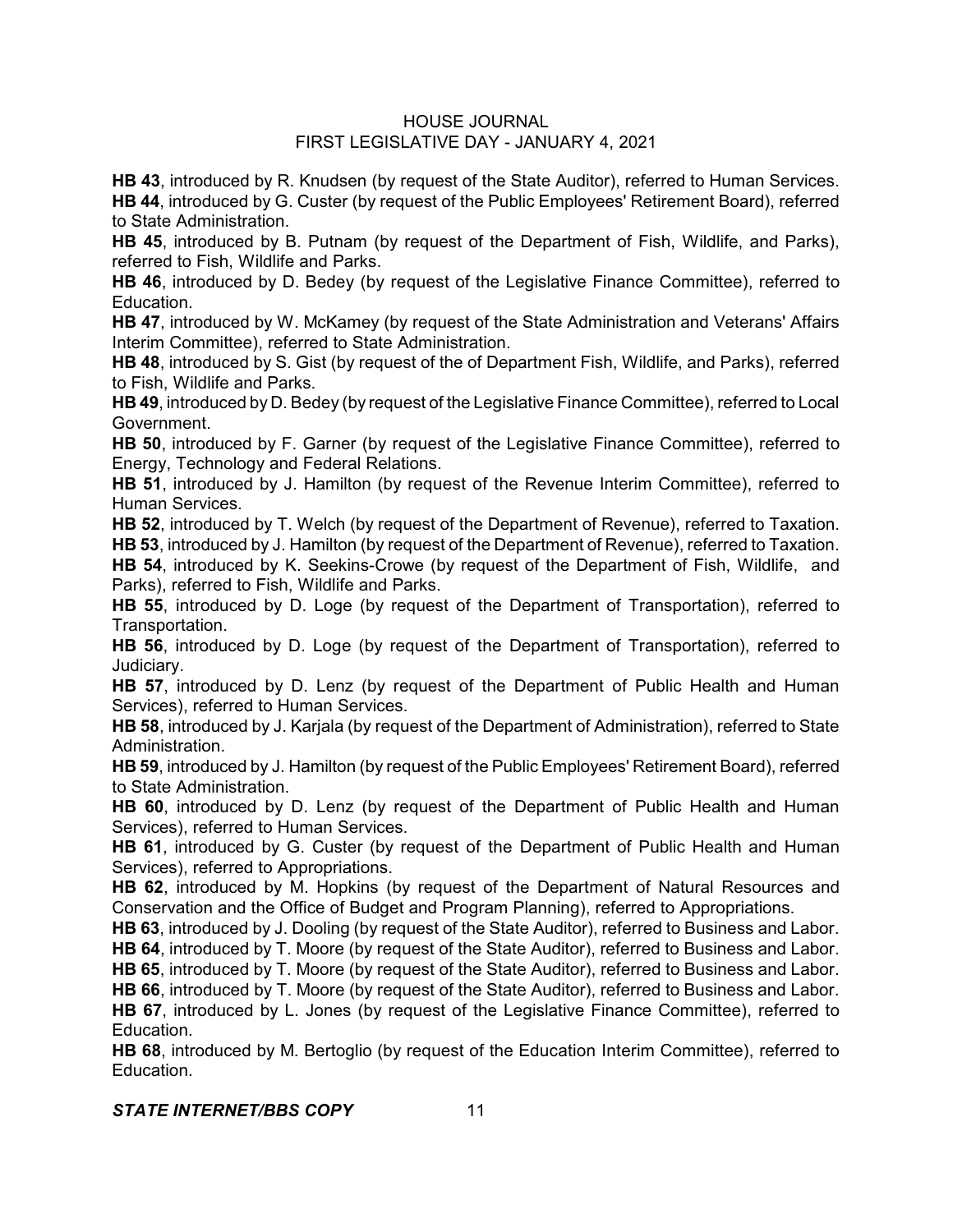**HB 69**, introduced by W. McKamey (by request of the Education Interim Committee), referred to **Education** 

**HB 70**, introduced by K. Holmlund (by request of the Department of Public Health and Human Services), referred to Human Services.

**HB 71**, introduced by F. Garner (by request of the Commissioner of Political Practices), referred to State Administration.

**HB 72**, introduced by F. Garner (by request of the Public Employees' Retirement Board), referred to State Administration.

**HB 73**, introduced by B. Usher (by request of the Criminal Justice Oversight Council), referred to Judiciary.

**HB 74**, introduced by J. Gillette (by request of the State Auditor), referred to Business and Labor. **HB 75**, introduced by B. Putnam (by request of the Department of Transportation), referred to State Administration.

**HB 76**, introduced by G. Frazer (by request of the Department of Administration), referred to Business and Labor.

**HB 77**, introduced by R. Fitzgerald (by request of the Department of Transportation), referred to Transportation.

**HB 78**, introduced by B. Mercer (by request of the Department of Public Health and Human Services), referred to Judiciary.

**HB 79**, introduced by M. Noland (by request of the Department of Revenue), referred to Business and Labor.

**HB 80**, introduced by K. Seekins-Crowe (by request of the State Auditor), referred to Business and Labor.

**HB 81**, introduced by J. Hamilton (by request of the Public Employees' Retirement Board), referred to State Administration.

**HB 82**, introduced by K. Walsh (by request of the Department of Agriculture), referred to Agriculture.

**HB 83**, introduced by J. Dooling (by request of the Department of Justice), referred to Transportation.

**HB 84**, introduced by J. Dooling (by request of the Department of Justice), referred to Judiciary. **HB 85**, introduced by B. Tschida (by request of the Public Service Commission), referred to Energy, Technology and Federal Relations.

**HB 86**, introduced by M. Dunwell (by request of the Local Government Interim Committee), referred to Local Government.

**HB 87**, introduced by W. McKamey (by request of the Department of Military Affairs), referred to State Administration.

**HB 88**, introduced by M. Bertoglio (by request of the Teachers' Retirement Board), referred to State Administration.

**HB 89**, introduced by W. McKamey (by request of the Office of Public Instruction), referred to Education.

**HB 90**, introduced by D. Lenz (by request of the Children, Families, Health, and Human Services Interim Committee, the State-Tribal Relations Committee), referred to Human Services.

**HB 91**, introduced by R. Farris-Olsen (by request of the Law and Justice Interim Committee), referred to Judiciary.